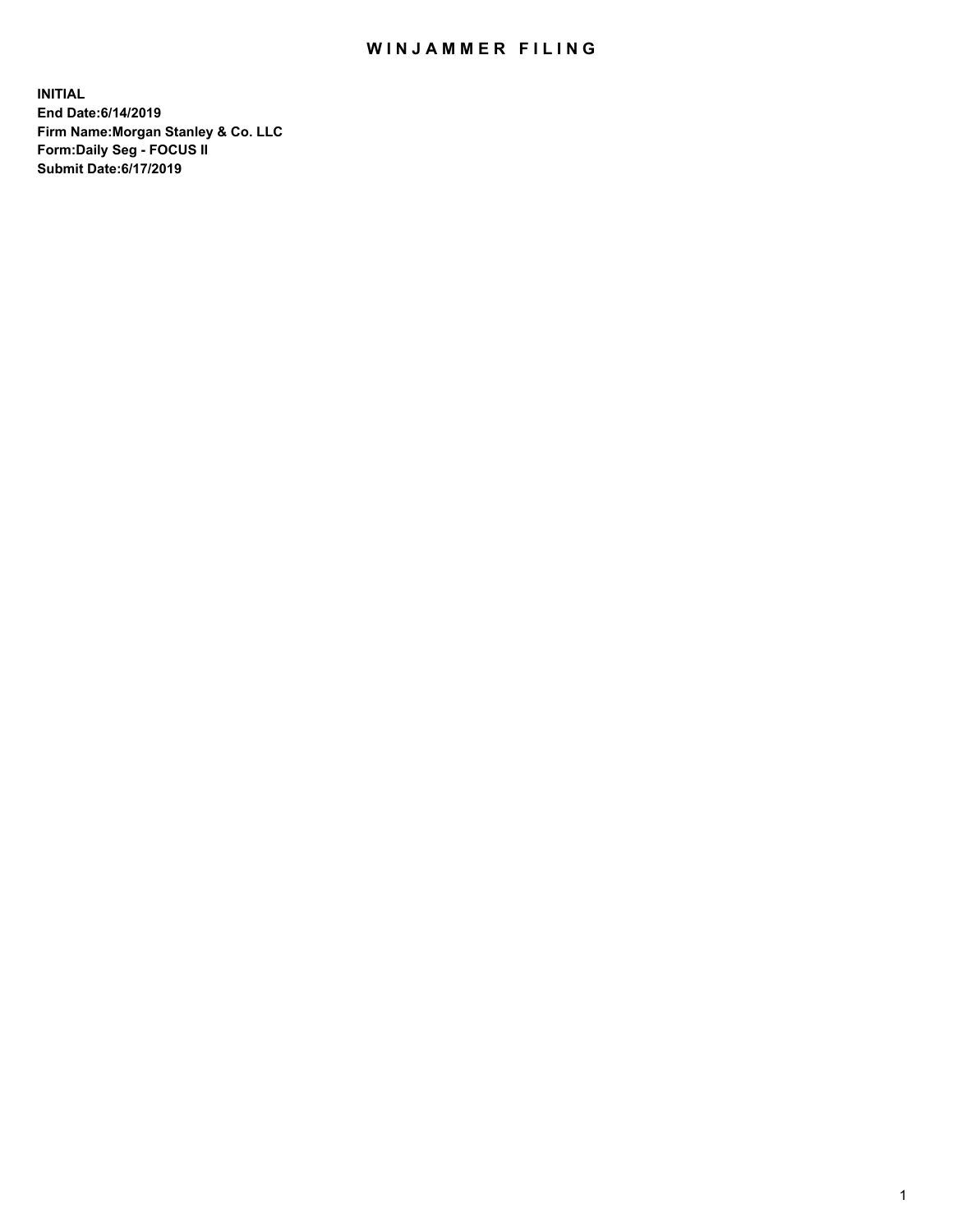**INITIAL End Date:6/14/2019 Firm Name:Morgan Stanley & Co. LLC Form:Daily Seg - FOCUS II Submit Date:6/17/2019 Daily Segregation - Cover Page**

| Name of Company                                                                                                                                                                                                                                                                                                                                                                                          | Morgan Stanley & Co. LLC                                                |
|----------------------------------------------------------------------------------------------------------------------------------------------------------------------------------------------------------------------------------------------------------------------------------------------------------------------------------------------------------------------------------------------------------|-------------------------------------------------------------------------|
| <b>Contact Name</b>                                                                                                                                                                                                                                                                                                                                                                                      | <b>Ikram Shah</b>                                                       |
| <b>Contact Phone Number</b>                                                                                                                                                                                                                                                                                                                                                                              | 212-276-0963                                                            |
| <b>Contact Email Address</b>                                                                                                                                                                                                                                                                                                                                                                             | lkram.shah@morganstanley.com                                            |
| FCM's Customer Segregated Funds Residual Interest Target (choose one):<br>a. Minimum dollar amount: ; or<br>b. Minimum percentage of customer segregated funds required:% ; or<br>c. Dollar amount range between: and; or<br>d. Percentage range of customer segregated funds required between: % and %.                                                                                                 | 235,000,000<br><u>0</u><br><u>00</u>                                    |
| FCM's Customer Secured Amount Funds Residual Interest Target (choose one):<br>a. Minimum dollar amount: ; or<br>b. Minimum percentage of customer secured funds required:%; or<br>c. Dollar amount range between: and; or                                                                                                                                                                                | 0 <sup>0</sup><br>140,000,000<br><u>0</u><br>0 <sub>0</sub>             |
| d. Percentage range of customer secured funds required between:% and%.<br>FCM's Cleared Swaps Customer Collateral Residual Interest Target (choose one):<br>a. Minimum dollar amount: ; or<br>b. Minimum percentage of cleared swaps customer collateral required:% ; or<br>c. Dollar amount range between: and; or<br>d. Percentage range of cleared swaps customer collateral required between:% and%. | 0 <sub>0</sub><br>92,000,000<br><u>0</u><br><u>00</u><br>0 <sup>0</sup> |

Attach supporting documents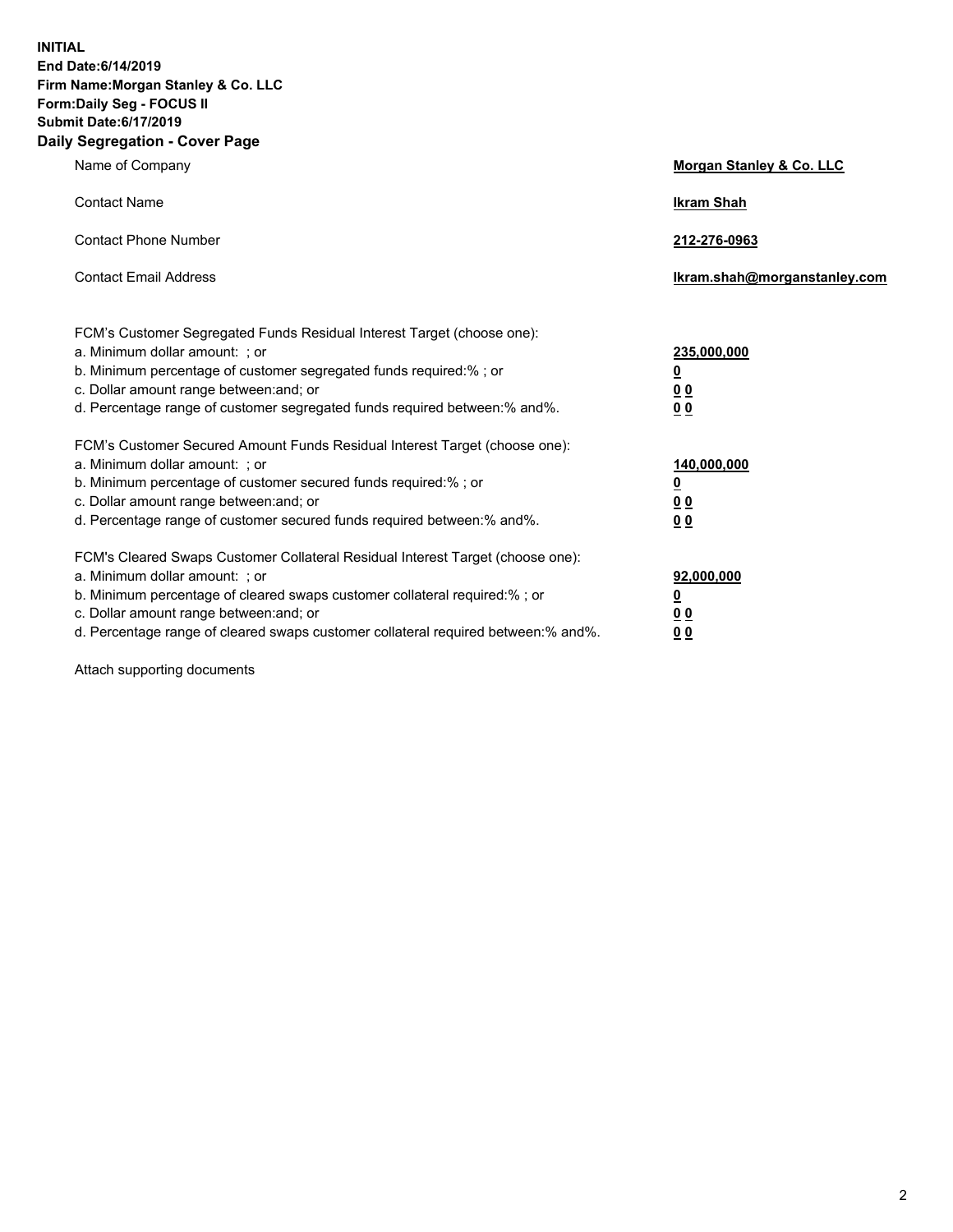## **INITIAL End Date:6/14/2019 Firm Name:Morgan Stanley & Co. LLC Form:Daily Seg - FOCUS II Submit Date:6/17/2019 Daily Segregation - Secured Amounts**

Foreign Futures and Foreign Options Secured Amounts Amount required to be set aside pursuant to law, rule or regulation of a foreign government or a rule of a self-regulatory organization authorized thereunder 1. Net ledger balance - Foreign Futures and Foreign Option Trading - All Customers A. Cash **2,741,145,479** [7315] B. Securities (at market) **2,628,992,514** [7317] 2. Net unrealized profit (loss) in open futures contracts traded on a foreign board of trade **5,639,343** [7325] 3. Exchange traded options a. Market value of open option contracts purchased on a foreign board of trade **17,204,972** [7335] b. Market value of open contracts granted (sold) on a foreign board of trade **-12,301,745** [7337] 4. Net equity (deficit) (add lines 1. 2. and 3.) **5,380,680,563** [7345] 5. Account liquidating to a deficit and account with a debit balances - gross amount **188,423,090** [7351] Less: amount offset by customer owned securities **-187,594,651** [7352] **828,439** [7354] 6. Amount required to be set aside as the secured amount - Net Liquidating Equity Method (add lines 4 and 5) 7. Greater of amount required to be set aside pursuant to foreign jurisdiction (above) or line 6. FUNDS DEPOSITED IN SEPARATE REGULATION 30.7 ACCOUNTS 1. Cash in banks A. Banks located in the United States **213,486,160** [7500] B. Other banks qualified under Regulation 30.7 **271,451,381** [7520] **484,937,541** [7530] 2. Securities A. In safekeeping with banks located in the United States **848,108,945** [7540] B. In safekeeping with other banks qualified under Regulation 30.7 **0** [7560] **848,108,945** [7570] 3. Equities with registered futures commission merchants A. Cash **4,665,520** [7580] B. Securities **0** [7590] C. Unrealized gain (loss) on open futures contracts **351,096** [7600] D. Value of long option contracts **0** [7610] E. Value of short option contracts **0** [7615] **5,016,616** [7620] 4. Amounts held by clearing organizations of foreign boards of trade A. Cash **0** [7640] B. Securities **0** [7650] C. Amount due to (from) clearing organization - daily variation **0** [7660] D. Value of long option contracts **0** [7670] E. Value of short option contracts **0** [7675] **0** [7680] 5. Amounts held by members of foreign boards of trade A. Cash **2,442,249,634** [7700] B. Securities **1,780,883,569** [7710] C. Unrealized gain (loss) on open futures contracts **5,288,247** [7720] D. Value of long option contracts **17,204,972** [7730] E. Value of short option contracts **-12,301,745** [7735] **4,233,324,677** [7740] 6. Amounts with other depositories designated by a foreign board of trade **0** [7760] 7. Segregated funds on hand **0** [7765] 8. Total funds in separate section 30.7 accounts **5,571,387,779** [7770] 9. Excess (deficiency) Set Aside for Secured Amount (subtract line 7 Secured Statement Page 1 from Line 8)

- 10. Management Target Amount for Excess funds in separate section 30.7 accounts **140,000,000** [7780]
- 11. Excess (deficiency) funds in separate 30.7 accounts over (under) Management Target **49,878,777** [7785]

**0** [7305]

**5,381,509,002** [7355]

## **5,381,509,002** [7360]

**189,878,777** [7380]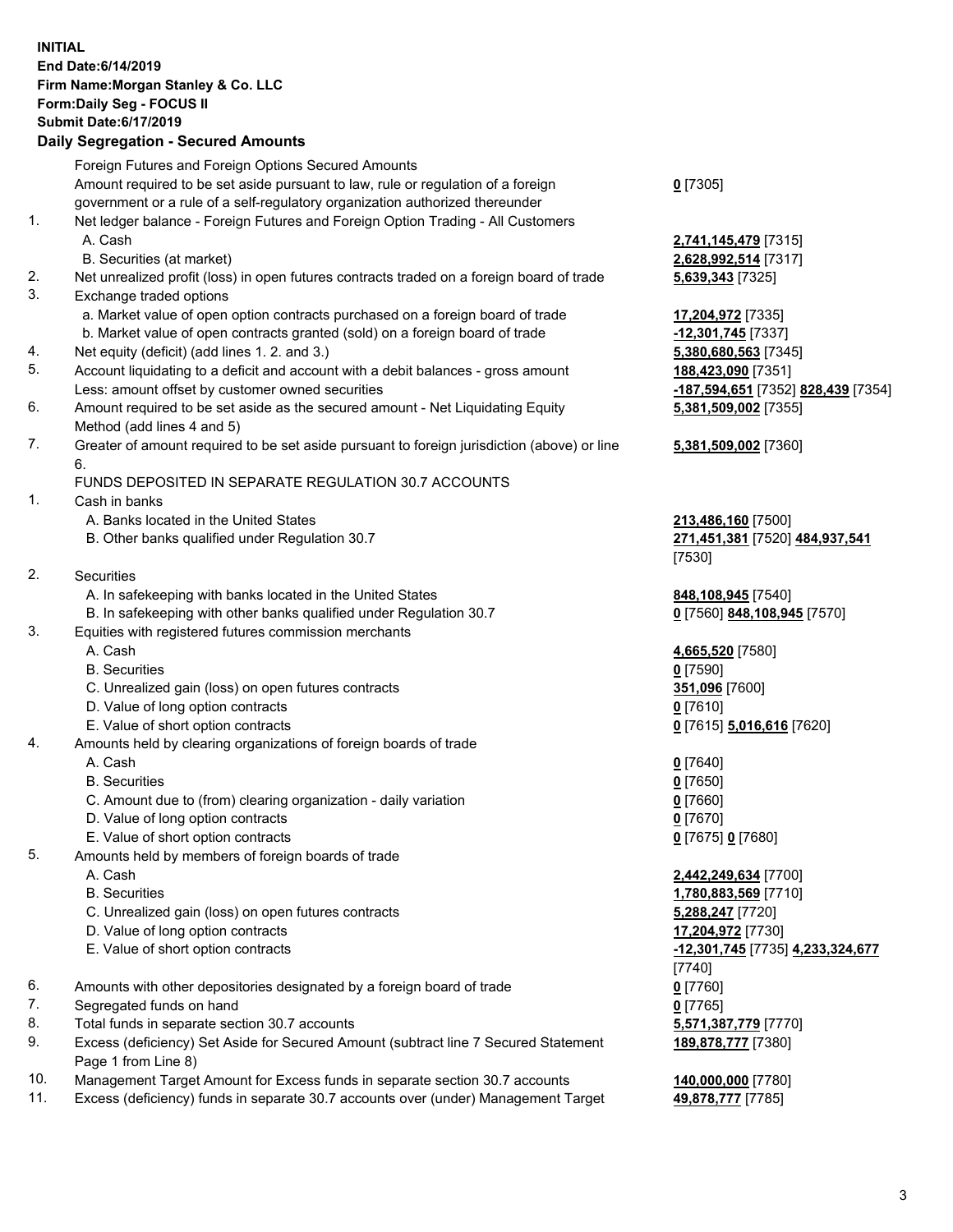**INITIAL End Date:6/14/2019 Firm Name:Morgan Stanley & Co. LLC Form:Daily Seg - FOCUS II Submit Date:6/17/2019 Daily Segregation - Segregation Statement** SEGREGATION REQUIREMENTS(Section 4d(2) of the CEAct) 1. Net ledger balance A. Cash **7,196,023,571** [7010] B. Securities (at market) **6,094,276,967** [7020] 2. Net unrealized profit (loss) in open futures contracts traded on a contract market **2,582,025,931** [7030] 3. Exchange traded options A. Add market value of open option contracts purchased on a contract market **542,737,293** [7032] B. Deduct market value of open option contracts granted (sold) on a contract market **-378,637,542** [7033] 4. Net equity (deficit) (add lines 1, 2 and 3) **16,036,426,220** [7040] 5. Accounts liquidating to a deficit and accounts with debit balances - gross amount **303,757,476** [7045] Less: amount offset by customer securities **-302,334,931** [7047] **1,422,545** [7050] 6. Amount required to be segregated (add lines 4 and 5) **16,037,848,765** [7060] FUNDS IN SEGREGATED ACCOUNTS 7. Deposited in segregated funds bank accounts A. Cash **4,257,479,933** [7070] B. Securities representing investments of customers' funds (at market) **0** [7080] C. Securities held for particular customers or option customers in lieu of cash (at market) **607,325,837** [7090] 8. Margins on deposit with derivatives clearing organizations of contract markets A. Cash **5,909,876,649** [7100] B. Securities representing investments of customers' funds (at market) **0** [7110] C. Securities held for particular customers or option customers in lieu of cash (at market) **5,486,951,130** [7120] 9. Net settlement from (to) derivatives clearing organizations of contract markets **-111,376,109** [7130] 10. Exchange traded options A. Value of open long option contracts **542,737,293** [7132] B. Value of open short option contracts **-378,637,542** [7133] 11. Net equities with other FCMs A. Net liquidating equity **10,624,784** [7140] B. Securities representing investments of customers' funds (at market) **0** [7160] C. Securities held for particular customers or option customers in lieu of cash (at market) **0** [7170] 12. Segregated funds on hand **0** [7150] 13. Total amount in segregation (add lines 7 through 12) **16,324,981,975** [7180] 14. Excess (deficiency) funds in segregation (subtract line 6 from line 13) **287,133,210** [7190]

- 15. Management Target Amount for Excess funds in segregation **235,000,000** [7194]
- 16. Excess (deficiency) funds in segregation over (under) Management Target Amount Excess

**52,133,210** [7198]